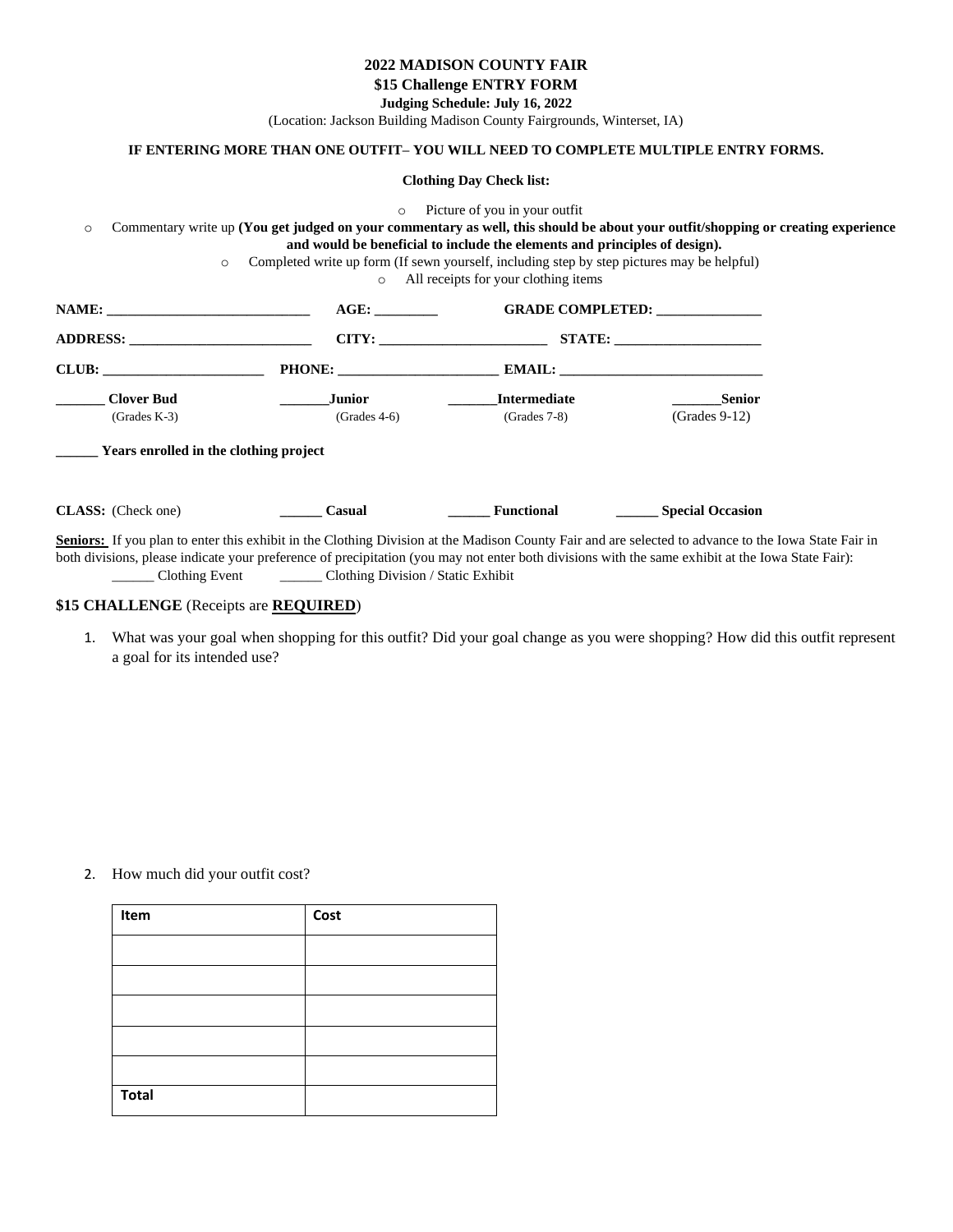3. Explain why the cost per wearing, care required, and wardrobe addition of this garment is reasonable in terms of your total clothing budget?

4. Where did you purchase your items for your outfit?

5. How does this outfit enhance your wardrobe?

6. What kind of care is required for your outfit?